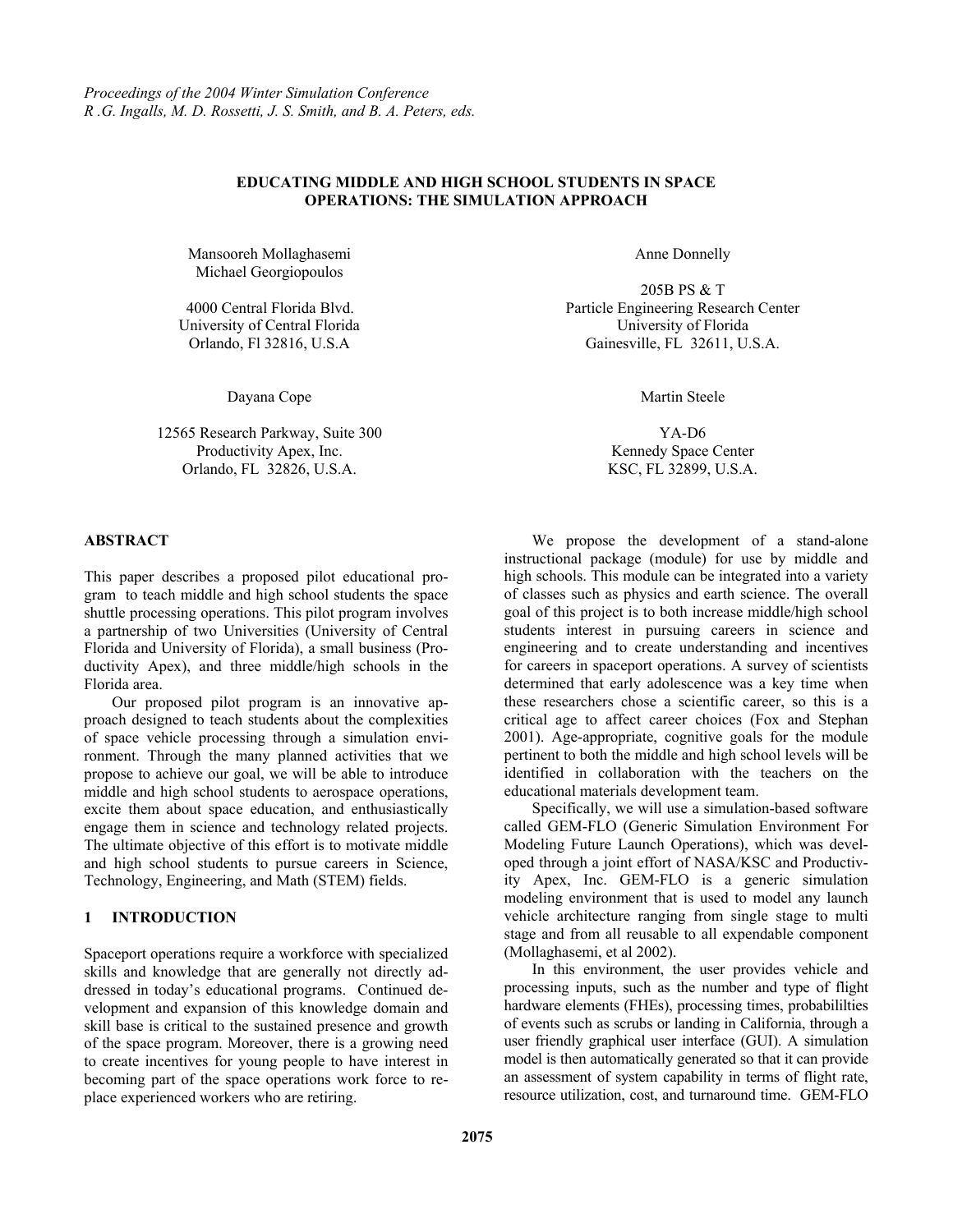can be used for evaluation of the current shuttle or new and evolving spaceport operations concepts needed to support current and next generation space launch vehicles. Using this software environment, students can learn about the various components of Reusable Launch Vehicles (RLVs), such as orbiter, booster, their requirements for processing (e.g., processing facilities, integration facilities, launch pad), and the interactions among them (e.g., the boosters need to be stacked before an external tank and an orbiter are mated to them). This will provide students not only with opportunities to learn about spaceport operations but also with general systems engineering principles through formulation of experiments and trade studies. For example, students will learn design of experiments to determine what input factors contribute to increasing the flight rate for the shuttle. Or they can reduce the time required for processing boosters to examine its impact on turnaround time. These experiments will provide students with several important skills, such as: (1) through formal introduction of spaceport operations, they will learn about the operations required to process a space vehicle and (2) in order to be able to run the software and interpret the results, students will be exposed to statistics, simulation modeling and analysis, and design of experiments. Interactive computerbased simulations provide a number of educational benefits. Learners are motivated and challenged, it allows students to manipulate variables, it helps the learner identify cause and effect relationships, and it offers an option to experience a system that would otherwise not be available to the student (Zacharia 2003).

## **2 TECHNICAL APPROACH**

The proposed pilot effort has a number of objectives:

**Objective 1:** Produce educational materials related to simulation, modeling, and experimental design that support, and illustrate the functionality of GEM-FLO, a simulation software used extensively by NASA,

**Objective 2:** Deliver these educational materials to the designated middle/high schools using inquiry-based, and collaborative learning techniques; assess/evaluate the impact of this educational delivery, and

**Objective 3:** Disseminate these materials to educational conferences, and pursue appropriate avenues of external funding. The accomplishment of these objectives will be achieved by completing a number of tasks that are identified.

#### **2.1 Modifications of GEM-FLO Software (Task 1)**

In order to make the GEM-FLO software more intuitive to the students, we first need to enhance it with visualization capabilities. GEM-FLO will be appropriately modified to include run-time animation features. By observing the animation during a simulation run, students will get a visual

representation of space operation and thus they will be able to better appreciate the consequences of their vehicle design on vehicle turn-around time and cost. For example, by observing the animation, students can visually identify what operations are the bottlenecks in the system. By improving these operations (through the addition of more resources or the reduction of their processing time), students can increase their system throughput or reduce production cycle times. In addition, animation serves as an important tool when validating a simulation model. By carefully observing the model animation, students can identify areas of their design that may be causing infeasible solutions.

 Figure 1 provides a snapshot of the proposed animation. The animation will provide students with a snapshot of what is occurring at any given time in the simulation. For example in Figure 1, one shuttle vehicle is being processed in the launch pad, while two other shuttles are being integrated in the Integration Facilities. An orbiter is also being processed in one of the Processing Facilities. The facilities that are not being used can be seen with gray shading. For example, only one of the three available processing facilities is in use while the other two are in idle status. Furthermore, important statistics on the total number of launches, number of loss of vehicle events, and utilization of various facilities can be monitored from the animation. The task of animating a generic simulation model, such as GEM-FLO, requires considerably more effort than animating a specific simulation model. In a generic model, the number of facilities, types of entities and resources depend on the scenario being modeled. Therefore, when modeling a generic model, these animation factors become variables. For any given scenario, the animation could look totally different than the snapshot in Figure 1. To accomplish this, GEM-FLO will be enhanced by incorporating dynamic resource and entity animation based on variables and picture libraries. The middle/high school student can choose from a specific library of entity pictures that will represent the orbiter and/or other flight hardware elements to be modeled. The number of facilities and resources will be animated based on the inputs made by the students through the graphical user interface.

 Finally, GEM-FLO will be enhanced to provide users with error messages if they design an infeasible vehicle. For example, if an Orbital Space Plane is selected without an expendable booster component, GEM-FLO will output an error. This will allow students to learn about space vehicle design by identifying the necessary elements to launch a vehicle to space.

#### **2.2 Development of Educational Materials (Task 2)**

All teaching materials will be developed by a curriculum team consisting of scientists, graduate students and middle/high school teachers to ensure that they are developed in an age appropriate way and to align them with appli-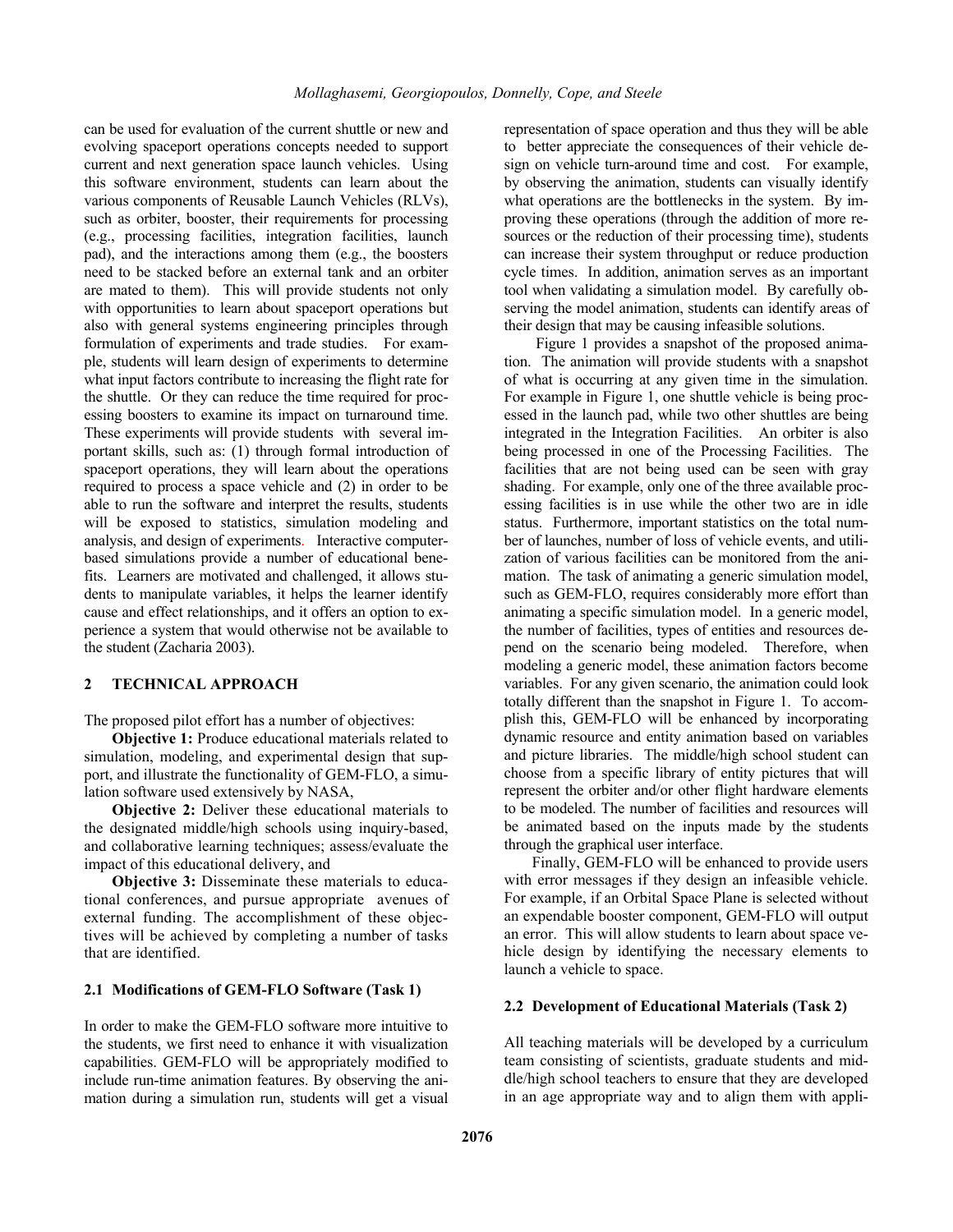

Figure 1: Snapshot of the Proposed Animation for the GEM-FLO Software

cable State Education Standards. These educational materials will be multidisciplinary in nature, integrating mathematics, science, and engineering concepts that will make it useful across a variety of disciplines. The purpose of these materials is to enhance science and math classes through the addition of an inquiry-based module and to educate students on the operations of a spaceport.

This educational material will be used to first teach students the various components of space vehicle processing such as normal ground processing, vehicle integration, launch flow, depot maintenance, etc. Macro level processes will be presented in this phase of the project. These processes along with their interactions are modeled in GEM-FLO simulation software to provide a venue for understanding the complexities of vehicle operations. In order to enable students to intelligently use the GEM-FLO simulation software for understanding the nature and intricacies of aerospace operations, they will be introduced to simulation modeling and analysis techniques. To accomplish that, they will first be exposed to basic statistical concepts. Various games will be used to convey these concepts. For example, simple experiments will be conducted ranging from tossing a coin, rolling a die, to collecting data on student service times at their school cafeteria to show them how to build a distribution of the service time at lunch. Once these simple statistical concepts are explained, we will provide an introduction to modeling and simulation. We will teach them about basic simulation concepts such as entities, resources, queues, event calendars, simulation inputs and outputs processes,

etc., using, once more, simple examples such as the model of school cafeteria serving students. After they have been introduced to the basics of space operations as well as statistics and simulation, we will use GEM-FLO to teach them how to evaluate various space vehicle designs using simulation. For instance, the students can experiment with the number of available orbiters to determine its impact on the number of flights per year as well as annual operations cost. Or they can contrast the design of the Orbital Space Plane (OSP) with the existing shuttle to determine how this vehicle (OSP) impacts the number of missions flown and cost of the program. Through the harmonious interplay of GEM-FLO software and the associated scientific concepts that this software is built upon, the students will get the opportunity to learn and appreciate NASA operations as well as the basic scientific underpinnings in statistics and simulation.

 The materials developed will be comprehensive and they will include preparatory materials, the actual simulation experience, and follow-up materials. This modular approach will ultimately facilitate its adoption by other classroom teachers, beyond the ones that will be involved in this pilot program.

### **2.3 Training of Graduate Students/ K-12 Teachers (Task 3)**

The educational materials that are developed in Task 2 will be delivered by middle/high school teachers (8-12 teachers) that are to be assisted by graduate students. These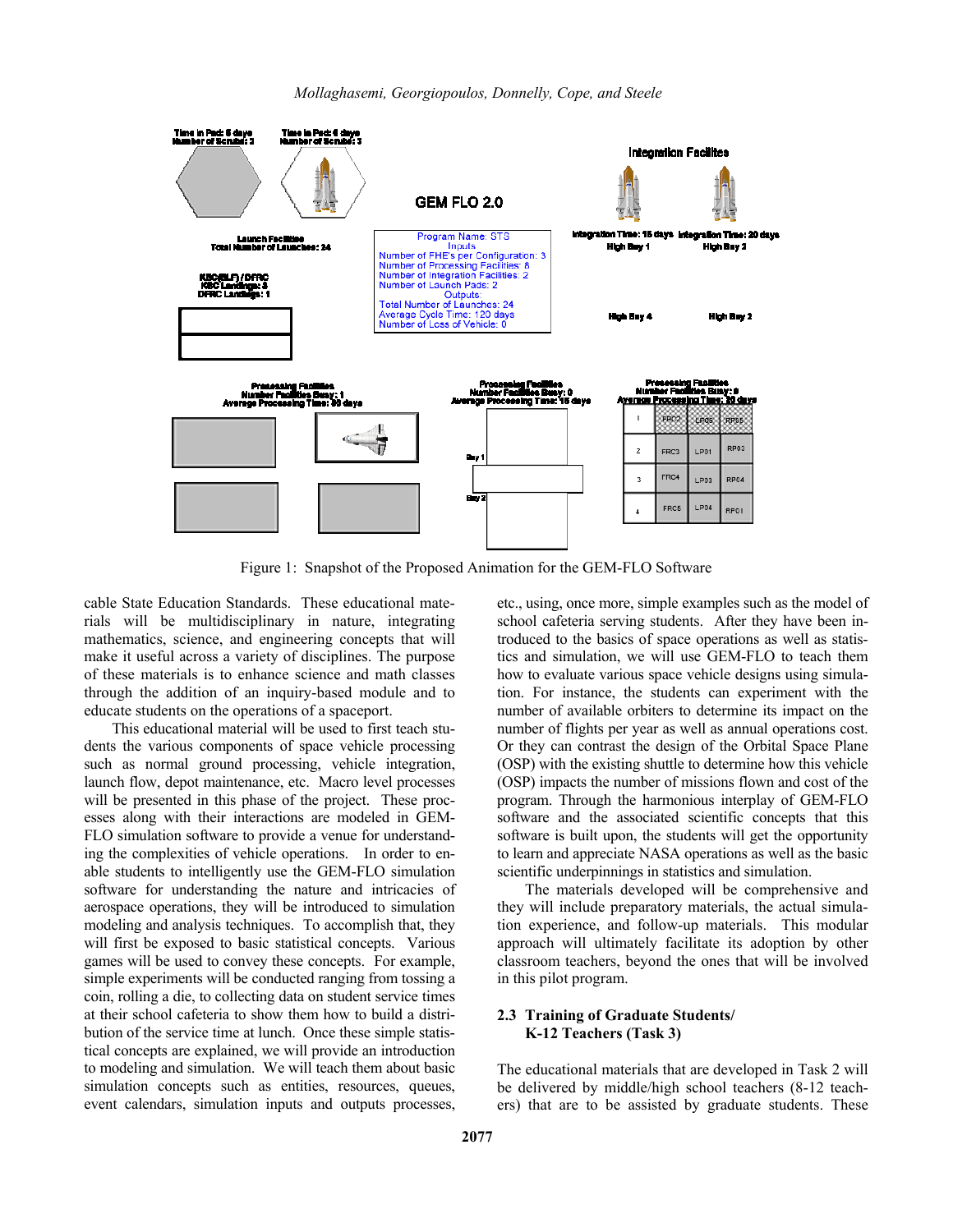teachers and graduate students will be active participants in the development of the educational materials, and will be members of the partnership team involved in this pilot program. Appropriate training of these graduate students and teachers will be beneficial in more effectively delivering these materials in the classroom environment.

 The training of the graduate students and the 8-12 teachers will be multifaceted. The graduate students will participate in a weeklong workshop, conducted by the Faculty Center of Teaching and Learning (FCTL) at the University of Central Florida. Some of the objectives of this workshop are to teach the students of (a) how to apply the current research on learning in the design of instructional strategies that work in different teaching environments, (b) to understand different learning styles, and how these styles inform us about student responses to instructional strategies, (c) to develop expertise in the use of effective teaching strategies, and (d) to learn and understand classroom management strategies, amongst other skills.

 The graduate students will be paired with the science teachers from one of the partner middle/high schools. This interaction will start at the beginning of the project and it will continue until the end of the project. Examples of this interaction include:

 (a) attendance by the graduate student in science classes that the partner science teacher teaches; this will familiarize the graduate student with the actual classroom environment, and the teaching methods used by the science teacher;

 (b) weekly interaction (outside the classroom environment) of the graduate student and partner science teacher. The objective of this interaction is for the graduate student to convey the knowledge regarding the developed software and the educational materials as they are being developed. This will give the opportunity to teachers to provide valuable information regarding the effectiveness of the developed software and associated materials in the school classroom environment;

 (c) attendance of the 1-day Spring Teacher workshop to solidify the education of the schoolteachers on the software and educational materials that have been developed. The purpose of the workshop is to emphasize once more the material developed, prior to its delivery to the classroom environment;

 (d) attendance to the 1-day Summer Teacher Workshop to reinforce, again, the concepts discussed in the spring workshop, after the teachers and partner graduate students have had the chance to deliver the developed software and educational materials to the actual classroom environment. Part of this summer workshop will be devoted to identifying the lessons learned from this educational experience and to propose methods to improve the educational content and delivery methods;

 (e) frequent interaction (weekly) of the graduate students and the PIs on this team. This will enable the graduate students on this project to become knowledgeable of the scientific and technological issues associated with the creation of the software. At the same time they will appreciate the importance of the educational materials to be developed in support of the GEM-FLO software package.

# **2.4 Delivery of the Educational Materials (Task 4)**

Once the materials are fully developed they will be piloted at area middle and high schools. There is an already expressed interest by the following middle/high schools in the Florida area: University High School in Orlando and Buchholz High School and Howard Bishop Middle School in Gainesville. Teachers from this schools will be involved in the development and delivery of the proposed educational materials, and they are part of the partnership team that we have put together to carry through this pilot program.

 The National Science Standards developed by the National Research Council began with a Call to Action that called for the need of a new way of teaching science - one that reflects the way science is delivered , by emphasizing inquiry. Three categories of skills that students need are identified: **1)** the principles and concepts of science, **2)** the reasoning and procedural skills of scientists, and **3)** an understanding that science is a human endeavor. To master these skills students must have experiences that allow them to devise and carry out investigations that test their ideas (National Research Council 2000). This inquiry-based approach to science education is consistent with the findings reported in *How People Learn*, a report by the NRC published in 1999 (Bransford 1999). This report emphasized that learning is more than a collection of facts and that students need the skills that are incorporated into the NRC Standards (Bransford 1999). These National Standards have influenced the development of State level Standards, and this inquiry-based approach to science learning is now a fundamental part of the Florida State Standards.

 The pilot project described in this paper would result in a high quality module that incorporates all of these skills. In an inquiry–based environment, students must understand fundamental concepts of math and science to comprehend the functionality of the simulation software (GEM-FLO), in order to provide inputs to the software (such number of FHEs, processing times, etc.), and based on the outputs of the software (such as flight rates, resource utilization, etc.) they could analyze and interpret the effect of their input choices. Since this is a software that is currently in use by NASA, the students will gain first-hand knowledge of how NASA scientists work. These factors ensure that the proposed project, when fully developed, will be a valuable tool in the classroom environment across the State and beyond.

While the specific details of the delivery of the module will be developed as the team begins its work, there are several fundamentals of teaching and learning science such as inquiry that will be incorporated into the design. Technology can provide an active learning experience for students, but new technologies do not by themselves guar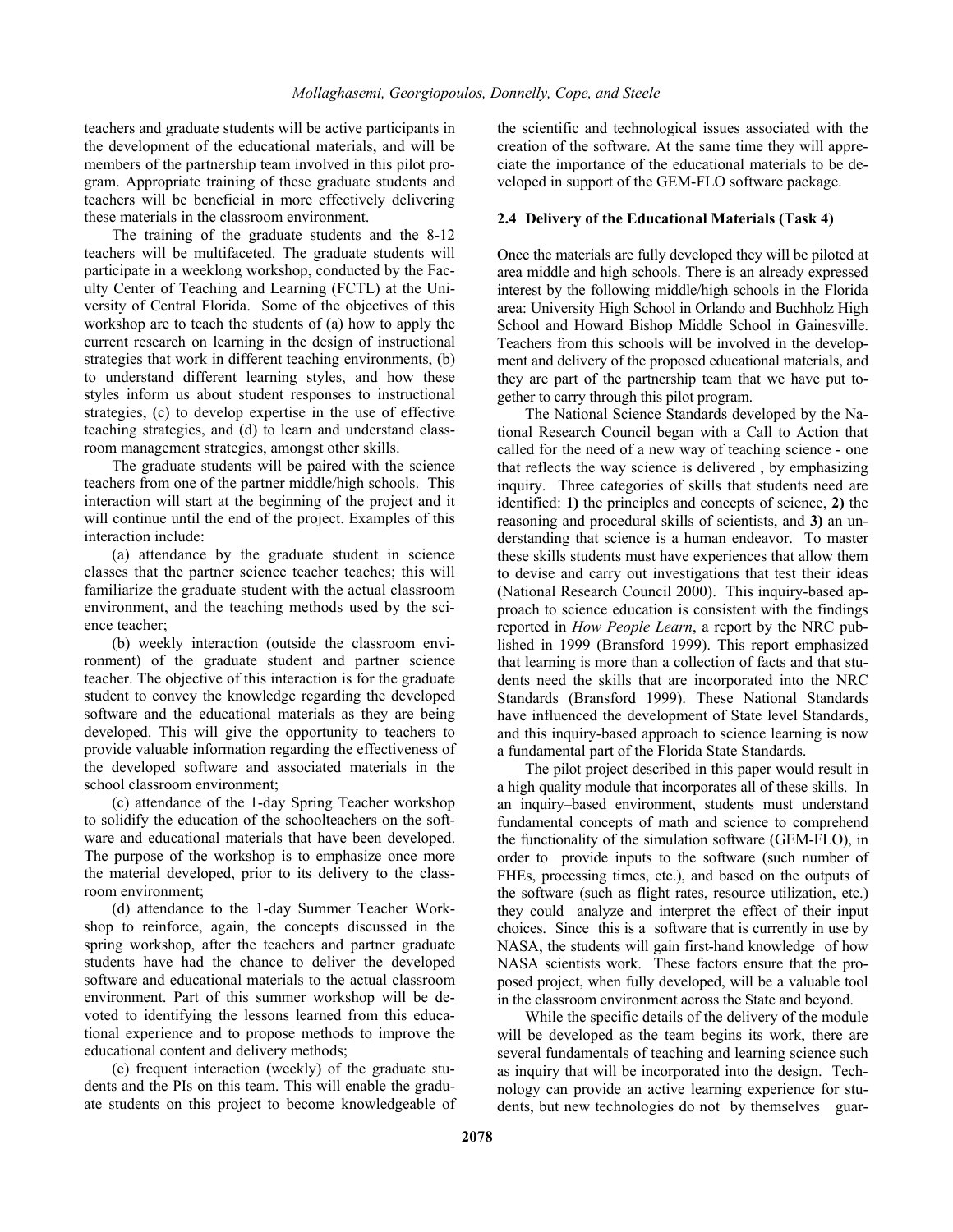antee learning, so it is critical that the module is carefully designed to meet the goals set by the State Standards. The program will be interactive. This will provide students with valuable feedback. It has been noted that in traditional classroom feedback is not frequent, even though it is a powerful learning tool. This program will allow students to revise and retest their ideas over and over again, an example of the most effective use of feedback (Barnsford 1999). Another important component that will be built in to the module is the use of collaborative learning groups. These groups demonstrate for the student that the pursuit of scientific knowledge is a collaborative effort, reinforces group skills and provides additional feedback to the students (Vye, et al. 1998). The development team will incorporate these and other inquiry based best practices in the design of the module.

### **2.5 Assessment and Evaluation of Educational Materials (Task 5)**

We view this entire experience as a combination of curriculum development (development of the science materials and associate software to better understand space shuttle operations), and curriculum delivery, teaching of the educational material to middle and high school students.

A well developed evaluation program will be designed that will involve all stakeholders – scientists, graduate students, school teachers and their students, and others as identified. This will ensure that the materials developed meet the needs of all potential users. Methodology selected for this evaluation component will be consistent with guidelines provided in the NSF 2002 User-Friendly Handbook for Project Evaluation (Frechtling 2002)

# **2.6 Dissemination Efforts (Task 6)**

Results of this pilot project will be disseminated through presentations at professional educational meetings such as the American Society of Engineering Education (ASEE). Furthermore, other forums of dissemination include the Interservice/Industry Training Simulation and Education (I/ITSEC). This conference is annually held in Orlando and it emphasizes research and education in modeling and simulation. For instance, the middle/high schools involved in this effort could have an exhibition booth at the I/ITSEC conference demonstrating through the produced software and associated educational materials the results of this experience.

 Once the educational materials are developed, delivered, and assessed through this pilot project additional funding to disseminate the educational materials to other middle/high schools around the nation will be pursued. Potential funding sources for this dissemination effort include NASA and the National Science Foundation (NSF).

### **3 DISCUSSION**

We have presented in this paper a pilot program involving two Universities (University of Central Florida and University of Florida), a small business (Productivity Apex), and three middle/high schools in the Florida area. The purpose of this partnership was to develop, deliver, assess, and eventually disseminate innovative educational materials for the middle to high school classroom environment.

The educational materials that were proposed to be developed relied on a powerful modeling and simulation software, developed by Productivity Apex, Inc. used by NASA to to model any launch vehicle architecture ranging from single stage to multi stage and from all reusable to all expendable components. The intention was to use this software package (appropriately modified) to teach middle and high school students scientific concepts related to stastistics, modeling, and simulation. Through this effort we anticipated that a number of middle/high school students will be motivated to pursue STEM (Science Technology Engineering and Math) college degrees.

 Our partnership team is currently looking for ways to fund this pilot program. Once the pilot program is funded and its successes verified we intend to pursue additional funding to expand its usage nationwide.

### **ACKNOWLEDGMENTS**

The author (Michael Georgiopoulos) acknowledges the partial support of the following NSF grants (CRCD grant no. 0203446 and CCLI grant no. 0341601).

#### **REFERENCES**

- Bransford, J. (1999). How People Learn. *National Research Council*, National Academy Press, Washington, D.C.
- Fox, M. F. and P.E. Stephan. (2001). Preferences, Prospects and Realities by Gender and Field. *Social Studies of Science*, 31/1, SSS and SAGE Publications, London.
- Frechtling, J. (2002). The 2002 User Friendly Handbook for Project Evaluation. *National Science Foundation*, Washington, DC.
- Mollaghasemi, M., M. Steele, G. Rabadi, and G. Cates. (2002).A Generic Environment for Modeling Future Launch Operations (GEM-FLO). *World Automation Congress*, Orlando, Florida.
- National Research Council. (2000). Inquiry and the National Science Education Standards. National Academy Press, Washington D.C.
- Vye, N.J., D.L.Schwartz, J.D. Bransford, B.J.Barron, L.Zech, and Cognition and Technology Group at Vanderbilt. (1998). Smart Environments that Support Monitoring, Reflection, and Revision. in *Metacogni-*